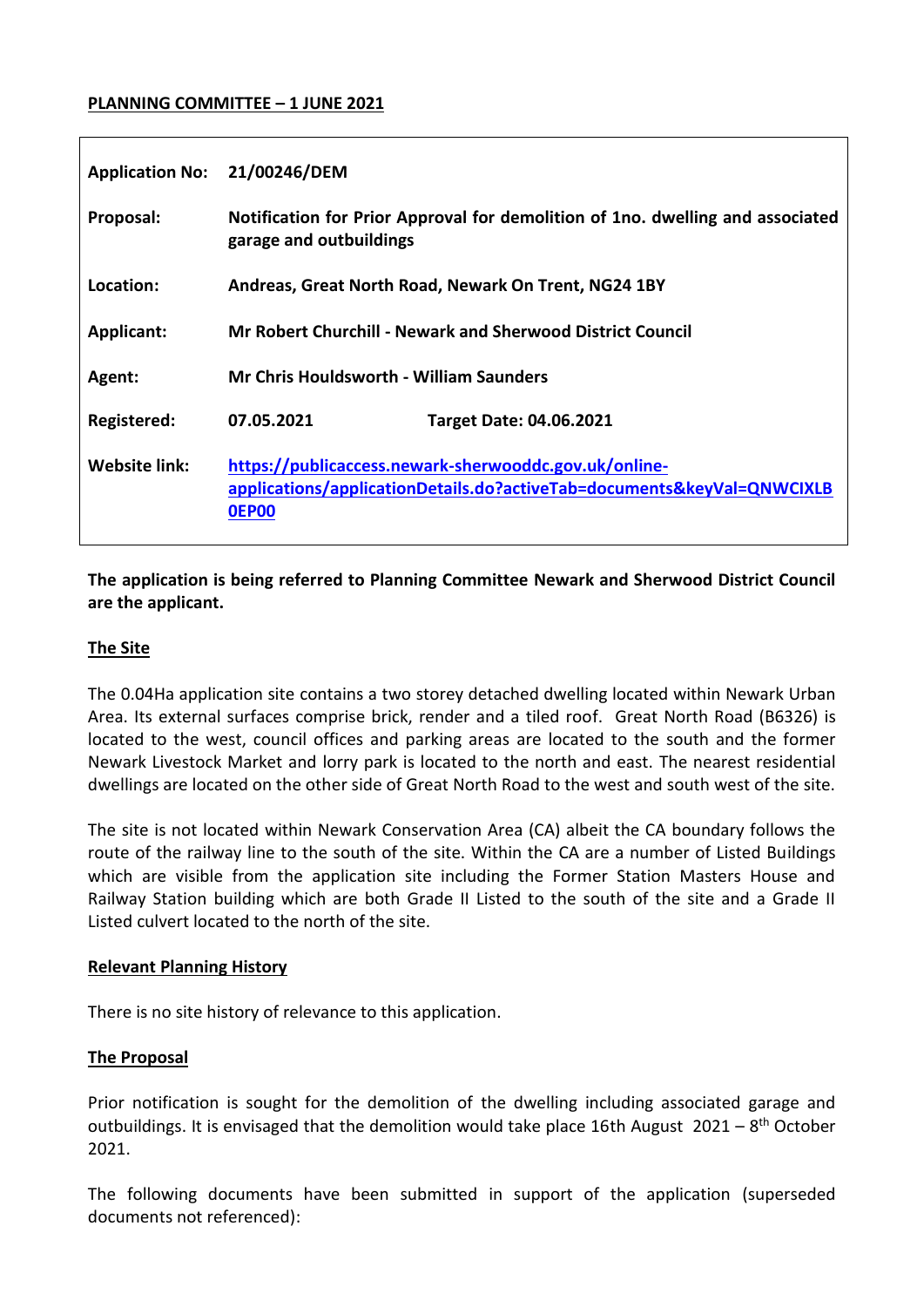- Drawing No 12197 WMS ZZ XX DR C 39002 S2 P1 Site Location Plan
- Copy of Site Notice Posted 5<sup>th</sup> May 2021
- Covering letter Dated  $7<sup>th</sup>$  May 2021
- Application Form Dated 7<sup>th</sup> May 2021
- 'Environmental Management during Demolition' report (12197/5 rev A) (additional document received 19.05.2021)

## **Public Advertisement Procedure**

The agent has submitted a copy of the notice of the proposed demolition, which has been posted for a period of 21 days by the applicant expiring on  $26<sup>th</sup>$  May 2021 in accordance with the requirements of Part 11, Schedule 2 of the Town and Country Planning (general Permitted Development) Order 2015 (GPDO).

### **Legislation**

This is a Prior Notification application, submitted under Class B, Part 11, Schedule 2 of the Town and Country Planning (General Permitted Development) (England) Order 2015 (as amended) (GPDO). Therefore, the Development Plan is not applicable to this application.

#### **Environmental Impact Assessment**

Demolition is capable of being an 'urban development project' within Schedule 2 of the Town and Country Planning (Environmental Impact Assessment) (England and Wales) Regulations 2017. The development has therefore been subject of a separate screening opinion under application no 21/SCR/00004 which concludes that that the effects of the proposed demolition would not be so significant that they would be of more than local importance and Environmental Impact Assessment (EIA) is not required.

#### **Consultations**

**NSDC Environmental Health officer (contamination)** - The application form states that crushing of demolition materials is to be carried out at the application site which may require an Environmental Permit under the Environmental Permitting Regulations 2016. An informative note advising the Applicant of the potential requirement is recommended.

**NSDC Environmental Health Officer (reactive)** - No objection subject to development being undertaken with the submitted 'Environmental Management during Demolition Report'.

#### **Comments of the Business Manager**

The developer must, before beginning the development apply to the Local Planning Authority for determination as to whether the prior approval of the authority will be required as to the method of demolition and any proposed restoration of the site. It is important to note that the method of demolition and any proposed restoration of the site are the only matters relevant to the consideration of this prior notification application.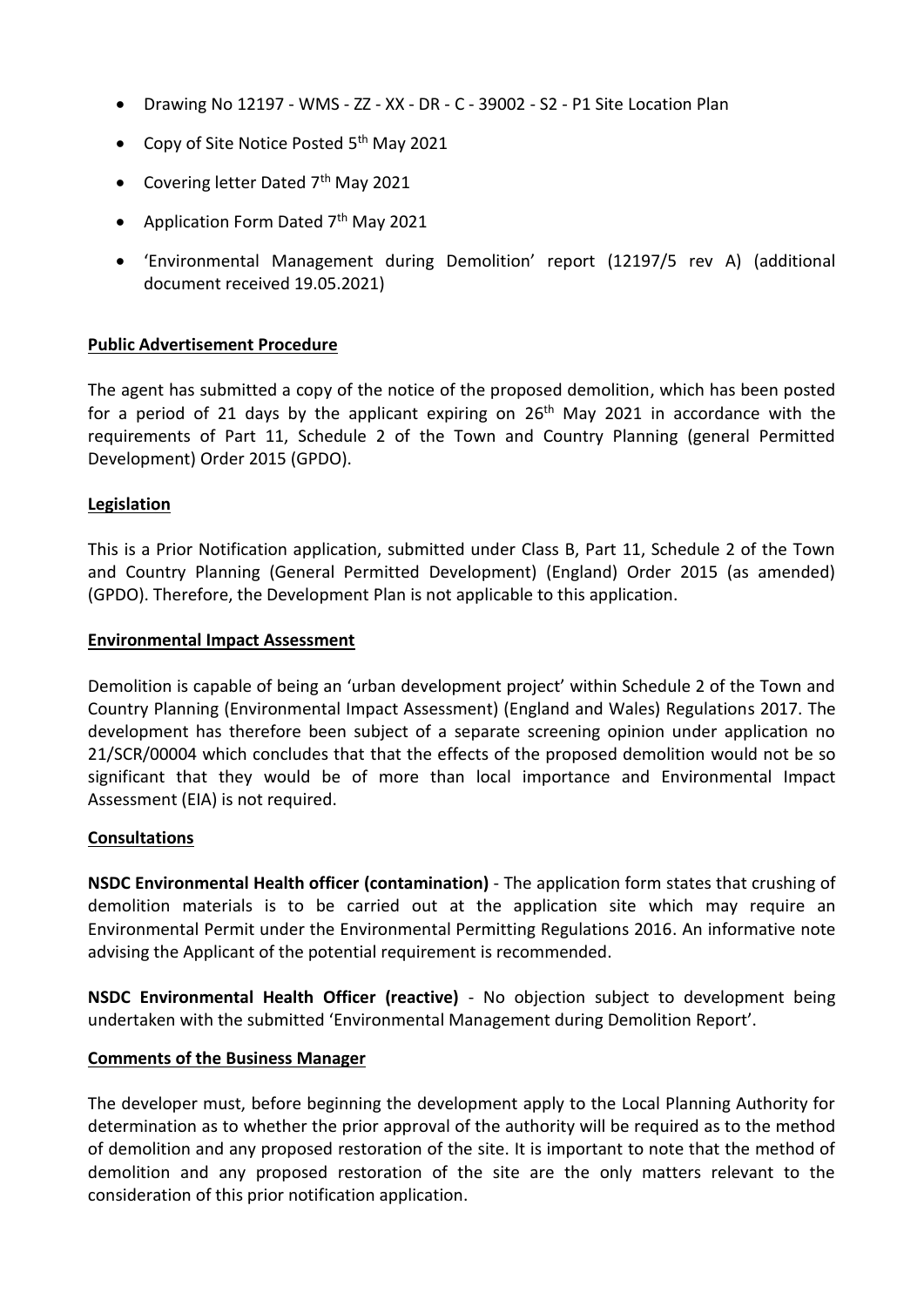The submitted application form states that demolition is required to facilitate the economic regeneration of the site. Details of this regeneration are currently unknown and no planning application has been submitted to date. The method of demolition would comprise a conventional deconstruction methodology by an experienced demolition contractor. Materials would be salvaged/repurposed where economically feasible.

The Environmental Health Officer (EHO) initially requested that additional information be provided with regards to how the developer would mitigate noise and dust nuisance given the close proximity of residential properties to the site. An 'Environmental Management during Demolition' report has subsequently been submitted which includes mitigation measures in relation asbestos, noise, dust, vibration, control of substances hazardous to health, contaminated land and concrete crushing. The EHO raised no objection to the proposal on this basis.

The submitted documents state that a watching brief would be undertaken by a qualified ecology professional prior to demolition. An informative regarding protected species would be attached to any decision notice to ensure that the applicant takes appropriate measures in the case of protected species.

In terms of restoration, the site would be levelled to existing ground levels and crushed rubble arising would be retained on site for future use. The submitted 'Environmental Management during Demolition' report states that the rubble would '*be stockpiled within the site in stockpiles not exceeding 3m in height, located to the North West of the site between the line of the current Livestock Market building and the Lorry Park access road. The site and stockpiles will be screening with timber hoarding to the perimeter. The stockpiles will be retained pending future development subject to separate future planning applications, though it is anticipated that commencement of the site development will be within the next two years. Should that not be the case, the stockpiles will be removed from site*'.

Subject to compliance with the submitted 'Environmental Management during Demolition' report', the proposed method of demolition and proposed restoration of the site is considered acceptable as proposed.

## **RECOMMENDATION**

**That prior approval is required and approved for the demolition of the building subject to the conditions and reasons shown below.**

## **Conditions**

01

The demolition shall not begin later than five years from the date of this approval.

Reason: In order to comply with Class B, Part 11, Schedule 2 of the Town and Country Planning (General Permitted Development) (England) Order 2015 (as amended) (GPDO).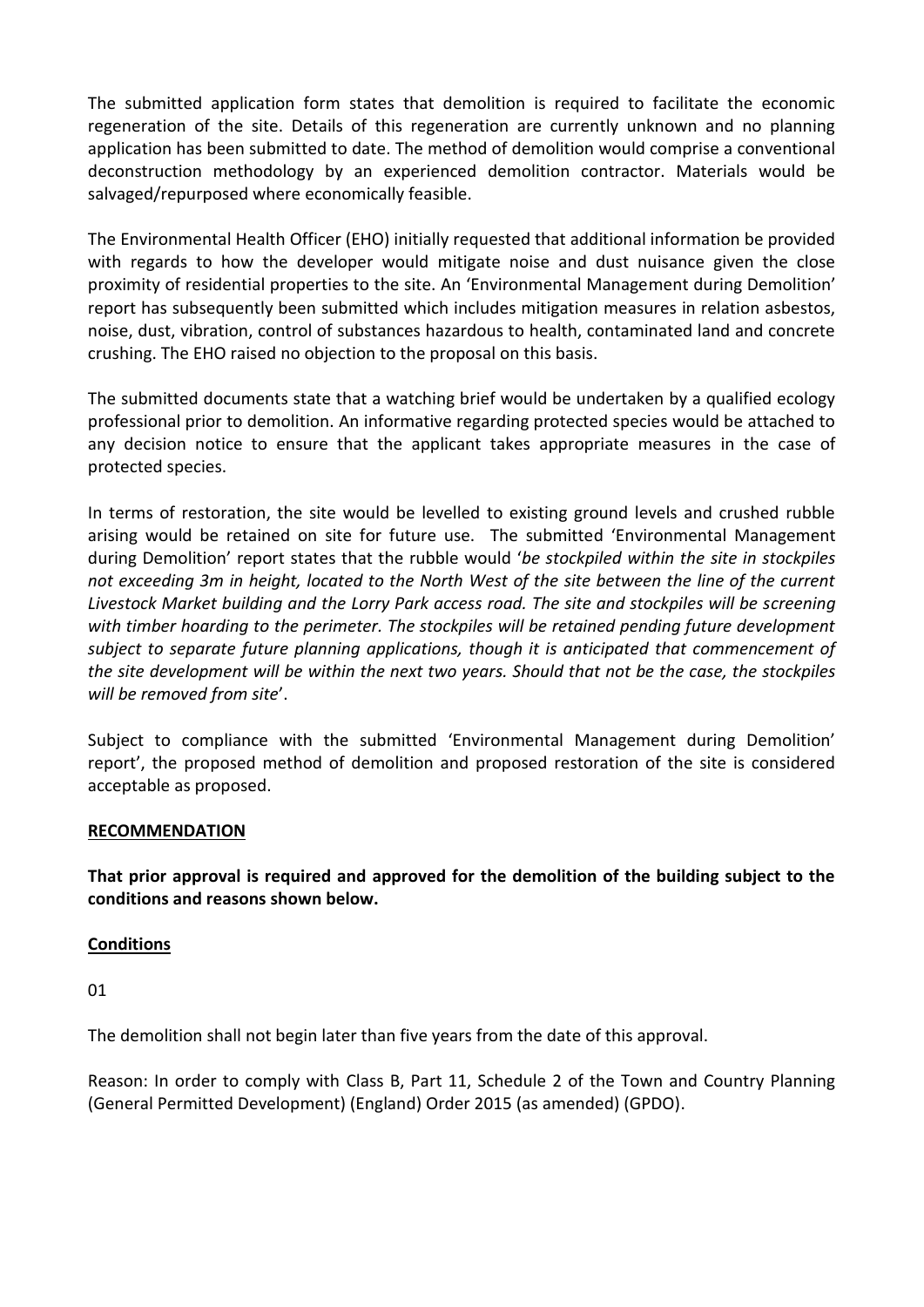The development shall be carried out in accordance with the details submitted with the application including the approved measures set out in the 'Environmental Management during Demolition' report (Ref 12197/5 rev A).

Reason: In order to comply with Class B, Part 11, Schedule 2 of the Town and Country Planning (General Permitted Development) (England) Order 2015 (as amended) (GPDO).

## **Note to Applicant**

01

The prior notification application as submitted is acceptable. In issuing written notice that at such prior approval is not required, the District Planning Authority is implicitly working positively and proactively with the applicant. This is fully in accordance with the Town and Country Planning (Development Management Procedure) Order 2010 (as amended).

02

If crushing of demolition materials is to be carried out at the application site by the use of a mobile crusher, then under the Environmental Permitting Regulations 2016, an Environmental Permit is required. The permit would contain conditions designed to control how the crusher is operated so that any potential dust emissions are kept to a minimum. The applicant is required to submit a copy of the permit to NSDC Environmental Heath for their approval prior to any crushing operations commencing on site. Furthermore, a schedule of works giving dates that crushing is intended to be carried out is also necessary so that an officer from this section is able to visit the site and observe the crusher in operation.

 $03$ 

All bat species are protected by the Wildlife and Countryside Act 1981 (as amended) and the Conservation of Habitats and Species Regulations (2017) (as amended). This legislation makes it illegal to intentionally or recklessly kill, injure or disturb any bat, or destroy their breeding places. If bats are disturbed during the proposed works, the legislation requires that work must be suspended and Natural England notified so that appropriate advice can be given to prevent the bats being harmed.

## PAPERS

Application case file.

For further information, please contact Helen Marriott on ext 5793

All submission documents relating to this planning application can be found on the following websit[e www.newark-sherwooddc.gov.uk.](http://www.newark-sherwooddc.gov.uk/)

# **Lisa Hughes Business Manager – Growth and Regeneration**

02